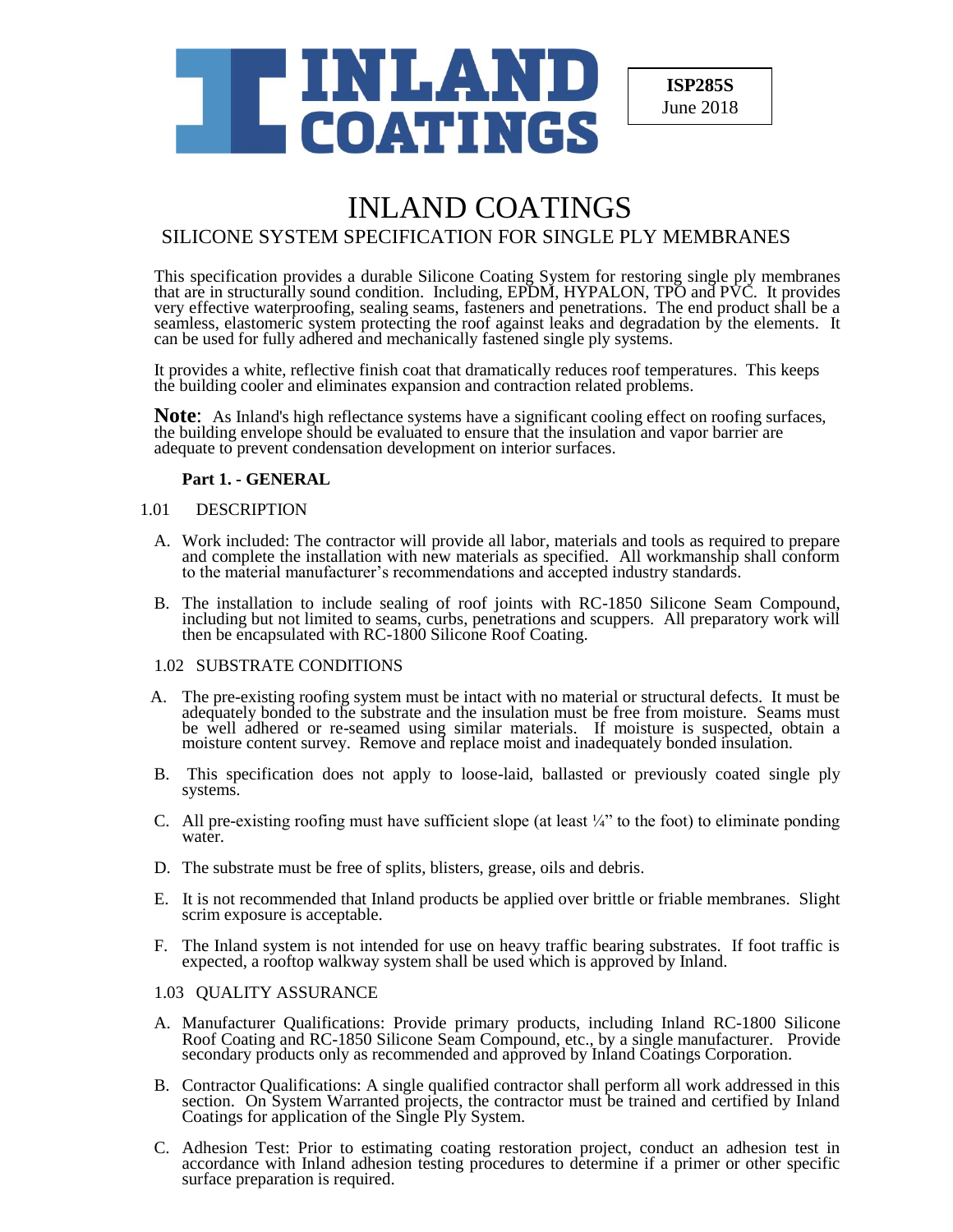## 1.04 SUBMITTALS

A. Submit Manufacturer's literature and samples to the Owner or Owner's Representative. Literature on the protective coating, seam compound, reinforcement mesh and other related products shall be submitted for review before work is started. Literature shall show material specifications, physical properties, installation instructions, Manufacturer's estimated application rate for required dry film thickness per warranty requirements and SDS.

B. Submit a sample copy of the Coating Manufacturer's warranty to meet project specification.

#### 1.05 PRELIMINARY PROJECT REVIEW (System Warranted Projects)

- A. Immediately after contract award, contractor shall submit a complete and accurate Bid Report to the Inland Warranty Department for approval. This should include pages  $1 \& 2$  of the Inland Project Profile report, a copy of the roof drawing and the following pictures with detailed descriptions:
- 
- 1. Distant shot of entire building.<br>2. Roof height shot of overall pro
- 2. Roof height shot of overall project.<br>3. Close-up of penetrations, scuppers Close-up of penetrations, scuppers and drains.
- 4. Any unusual flashing or problem areas.

#### 1.06 JOB CONDITIONS

- A. Proceed with roofing work only when existing and forecasted weather conditions will permit work to be performed in accordance with manufacturer's requirements as follows:
- 1. Do not begin work if rain is expected within six hours of application.
- 2. Do not begin work if surface temperature is above 130 degrees Fahrenheit or below 40 degrees Fahrenheit, or when the dew point is less than 5 degrees Fahrenheit above the surface temperature.
- 3. No moisture, dirt, oils or other contaminates can be present when applying products.
- 4. Do not atomize coating when wind velocity is above 15 m.p.h.

#### 1.07 FIELD QUALITY CONTROL

- A. The overall weather conditions, including roof surface temperature, ambient air temperature, relative humidity, dew point and wind velocity shall be recorded daily by the Contractor on the Project Profile form.
- B. Verification of Coating Thickness: The wet film thickness shall be measured and recorded daily, along with the quantity of product and total square feet applied.

#### 1.08 WARRANTY

Provide Inland Product or System Warranty per the requirement of the Building Owner and/or Architect. In order to obtain any Inland System Warranty, the following conditions apply:

- A. Determination of the appropriateness of the Inland Roofing System for any given roof must be obtained from Inland's Warranty Department prior to offering any Inland System Warranty. Inland will refuse to offer a warranty on any Inland System being installed over an unfit, unsound or inappropriate substrate. A project approval letter must be received from Inland prior to beginning the project.
- B. The Inland Roofing System must be applied to the full area of the roof. A System Warranty will not be issued for installations over a section of any roof unless otherwise approved in advance by the Inland Warranty Department.
- C. All gutters and roof areas which pond water for more than 48 hours after precipitation ceases are excluded from coverage under the Inland Warranty.
- D. All required forms, applicable warranty fees and the completed Warranty Registration Form, signed by the Contractor and Building Owner, must be returned to the Inland Warranty Department no later than 30 days after the completion of the project.
- E. Inspections: A minimum of two (Beginning and Final) inspections, by an approved manufacturer's representative, will be required on all projects requiring a System Warranty. The first to be conducted at the beginning of the project, after all surface preparation is completed and prior to the application of any Inland products. The Final inspection will be conducted at the end of the project, after all product applications are completed.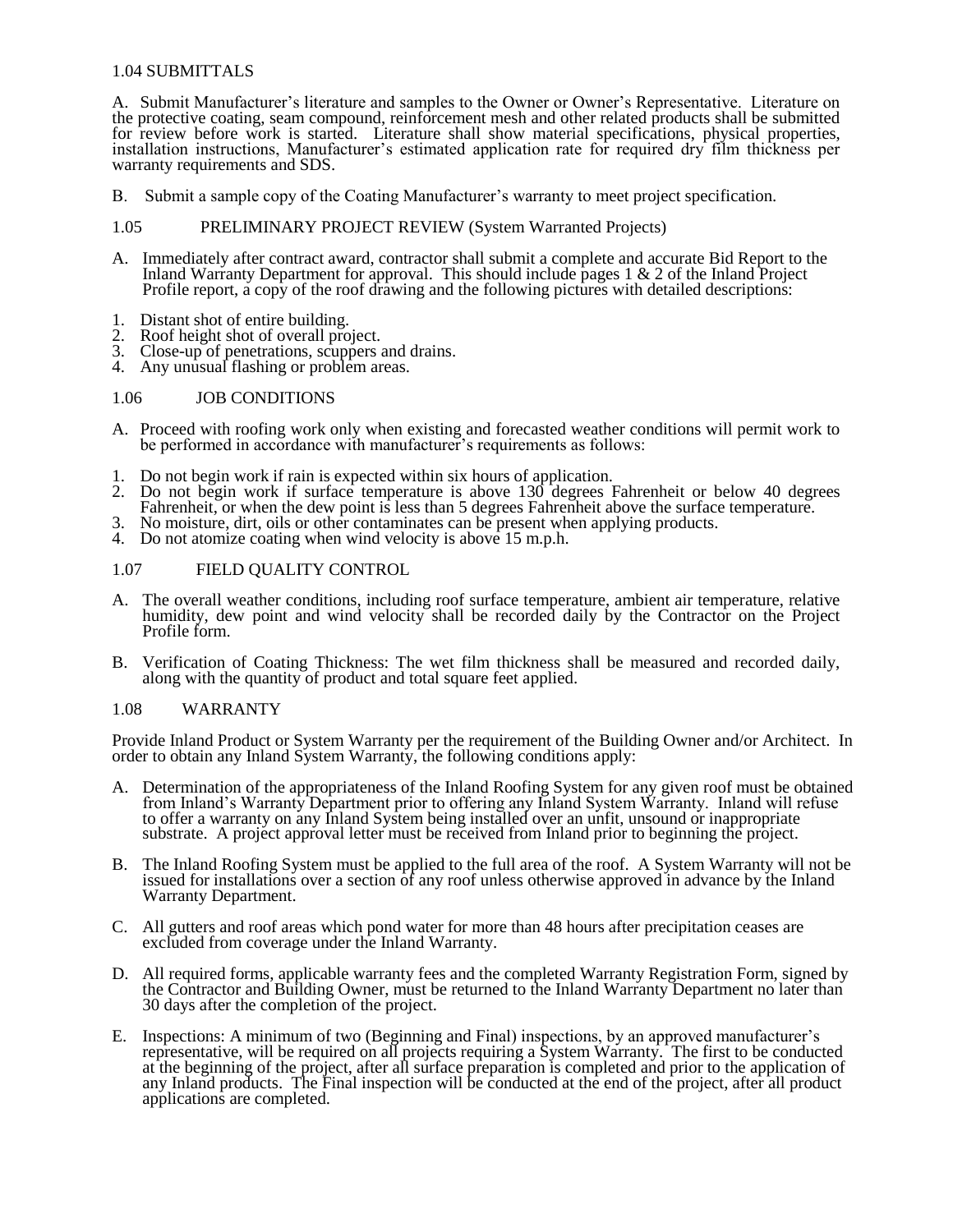## 1.09 PRODUCT HANDLING

- A. Deliver only approved materials to the job site. Deliver materials in original sealed containers with seals unbroken and labels legible and intact.
- B. Store and handle materials in a manner that shall ensure there is no possibility of contamination. Store in a dry, well-ventilated, weather-tight place, at temperatures between 50° F and 90° F. Do not stack material pallets. Do not subject existing roof to unnecessary loading of stockpiled materials. In all cases the storage and handling of materials shall conform to the requirements of the manufacturer and all applicable safety regulatory agencies.
- C. Any damaged materials, or materials not conforming to the specific requirements, shall be rejected by the owner. Rejected materials shall be immediately removed from the job site and replaced at no cost to the owner.

## **Part 2. – PRODUCTS**

## 2.01 SILICONE ROOF COATINGS

- A. Silicone Roof Coating products physical specifications and minimal performance criteria shall be as follows:
- 1. RC-1800 Silicone Roof Coating

Tack Free Time:  $1 - 2$  hours Elongation: 500 percent (ASTM D-2370) Tensile Strength: 200 PSI (ASTM D-2370) Solids Content – 90% (ASTM D-2697) Reduction: None

2. RC-1850 Silicone Seam Compound

Tack Free Time:  $1 - 2$  hours Elongation: 230 percent (ASTM D-412) Tensile Strength: 220 PSI (ASTM D-412) Reduction: None Specific Gravity: 1.04 Flash Point:  $101^\circ$  F.

- 3. RPM Series Polyester Mesh
- A. Stitchbonded polyester mesh for reinforcement of seams and penetrations. Provides high strength and good elongation, while conforming well to irregular surfaces.

Tensile Strength: 57.1 PSI (ASTM D1682) Elongation: 61% (ASTM D1682) Mullen Burst: 176 lbs. (ASTM D3786) Trapezoid: 16 lbs. (ASTM D1117)

- 4. RC 300 Roofing Cleaner/Degreaser
- A. An alkaline cleaner that is biodegradable and non-flammable, which cleans and degreases various roofing surfaces.

## 2.01 MANUFACTURER

- A. The following roof coating manufacturers have been approved for the project. No substitutions by secondary, indirect manufacturers will be allowed.
- 1. Inland Coatings 26259 Hwy 6 P.O. Box 247 Adel, IA 50003 (800) 456-8467 www.inlandcoatings.com
- B. Other manufacturers requesting approval must submit acceptable information certifying that they are the direct manufacturer from raw material into the specified product and meet the performance criteria required.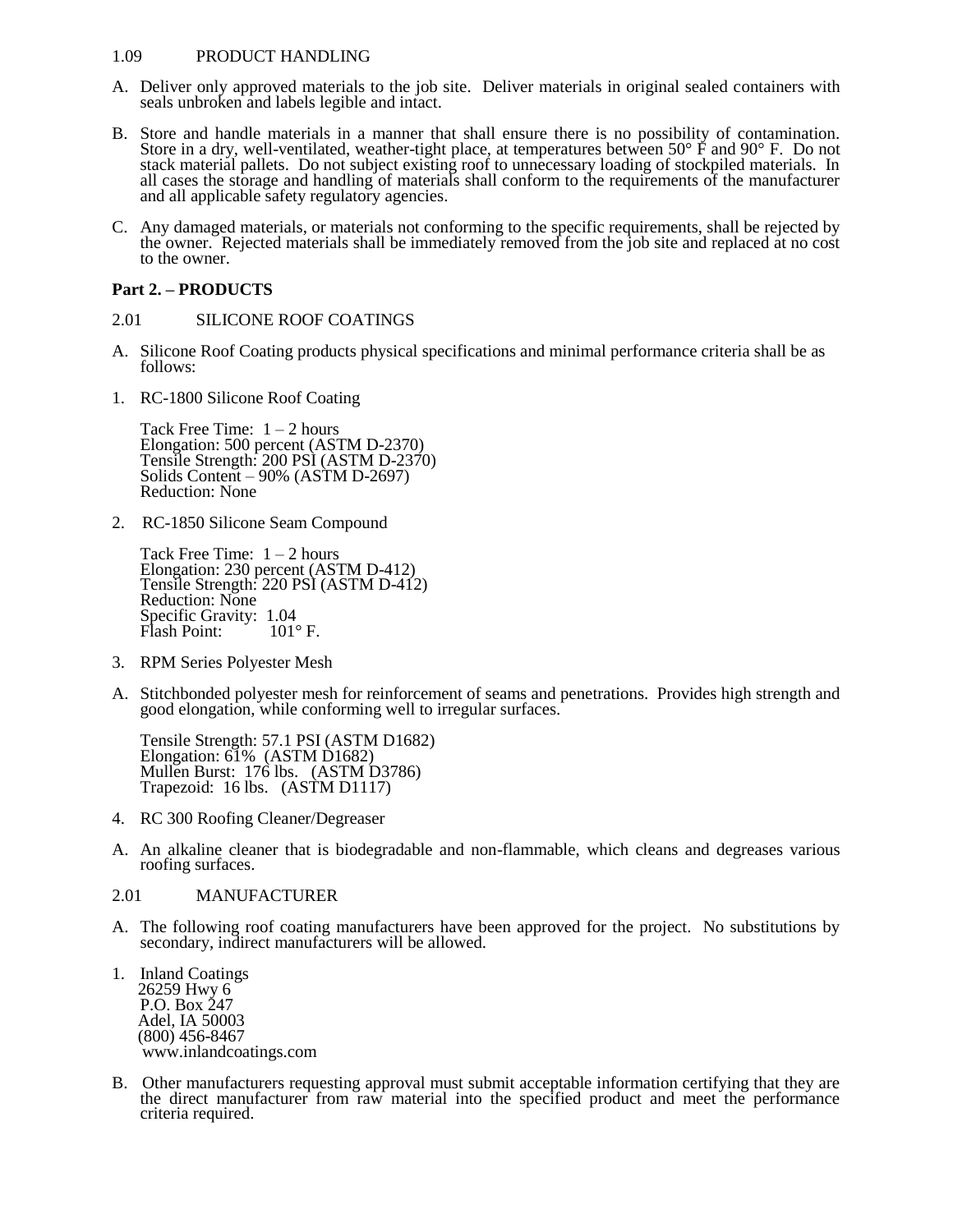## **PART 3.0 - INSTALLATION**

#### 3.01 SURFACE PREPARATION

- A. Examine substrate to receive new roofing. Do not proceed with installation of the Inland Roofing System until unsatisfactory conditions have been corrected in a manner acceptable to the manufacturer (Inland Coatings).
- B. Contractor shall address the following:
	- Treatment of Deteriorated/damaged membrane
	- Treatment of ponding water areas
	- •Thorough cleaning
	- Miscellaneous items
- C. Treatment of Deteriorated/Damaged Membrane: Areas that are cracked, torn or buckled must be repaired using similar materials. Wet insulation must be replaced.
- D. Treatment of Ponding Water Areas: Contractor shall make every effort to mechanically eliminate all ponding water areas on the roof prior to application of products ("ponding water" is defined as water which does not properly drain and remains for more than 48 hours after precipitation stops).
- E. Thorough Cleaning: The entire roof surface shall be carefully power washed with an approximate working pressure of 2,000 PSI to remove dirt, chalking or loose materials. Care must be taken to prevent membrane damage and to ensure that water is not forced into the roof system. Power washing will include a strong biodegradable alkaline detergent (Inland RC 300 Cleaner/Degreaser) to improve cleaning and kill any algae or fungus. Surface must be thoroughly rinsed with fresh water and completely dry prior to any product applications.
- 1. Dilute RC-300 Cleaner/Degreaser at the rate of 1 part RC-300 to 30 parts water. Apply the dilute mixture to all single ply surfaces under low pressure spray at the rate of 400 sq. ft. per gallon. After allowing to sit for a minimum of 20 minutes, rinse thoroughly with fresh water under high pressure (approximately 2000 PSI) to remove solution from the roof.
- 2. Heavy deposits of dirt or contamination may require additional cleaning or mechanical scrubbing with a stiff bristle broom or brush.
- F. Air conditioning units, blowers and evaporative coolers shall be disconnected or otherwise modified to prevent contaminating the roof surfaces with water or condensation, and to prevent solvent fumes from entering the building.

#### 3.02 LOOSE SEAMS, FASTENERS AND PENETRATIONS

- A. Fasteners: Coat all fasteners with a liberal amount of RC-1850 Silicone Seam Compound. All fasteners must be totally encapsulated.
- B. Seams: All seam areas that are not tightly bonded or in good condition shall be coated with Inland RC 1850 Silicone Seam Compound and Inland RPM 400 Polyester Mesh. Apply RC-1850 Silicone Seam Compound at a coverage rate of 24 sf/gal. (A 5" wide pattern should yield 58 lft/gal @ 55 mils DFT). The above coverage rates are to be achieved in a two-coat application and are the minimum Dry Film Thickness (DFT) requirements under this specification.
- 1. The application of RC 1850 should be centered on the seam, overlapping an equal distance on either side of the seam to accommodate the width of the polyester mesh.
- 2. Embed RPM 400 Polyester Mesh (4" wide) into the seam compound. Back-brush the RPM 400 polyester using a stiff bristle brush to prevent wrinkling or air pockets under the fabric. Allow seam area to cure a minimum of two hours. A liberal second coat of RC-1850 Silicone Seam Compound is then applied over the RPM 400.
- C. Penetrations and Flashings: Flash all curbs, crickets, rakes, parapet walls, ridgecaps, vent pipes, skylights, etc. with RC-1850 Silicone Seam Compound, then embed RPM 400 Polyester Mesh (4<sup>35</sup>) wide). Cover the RPM 400 mesh with a liberal coat of RC 1850.
- D. Gutters: Apply RC-1850 Silicone Seam Compound and RPM 400 Polyester Mesh to all interior gutter seams. Gutter must be clean and dry before application.